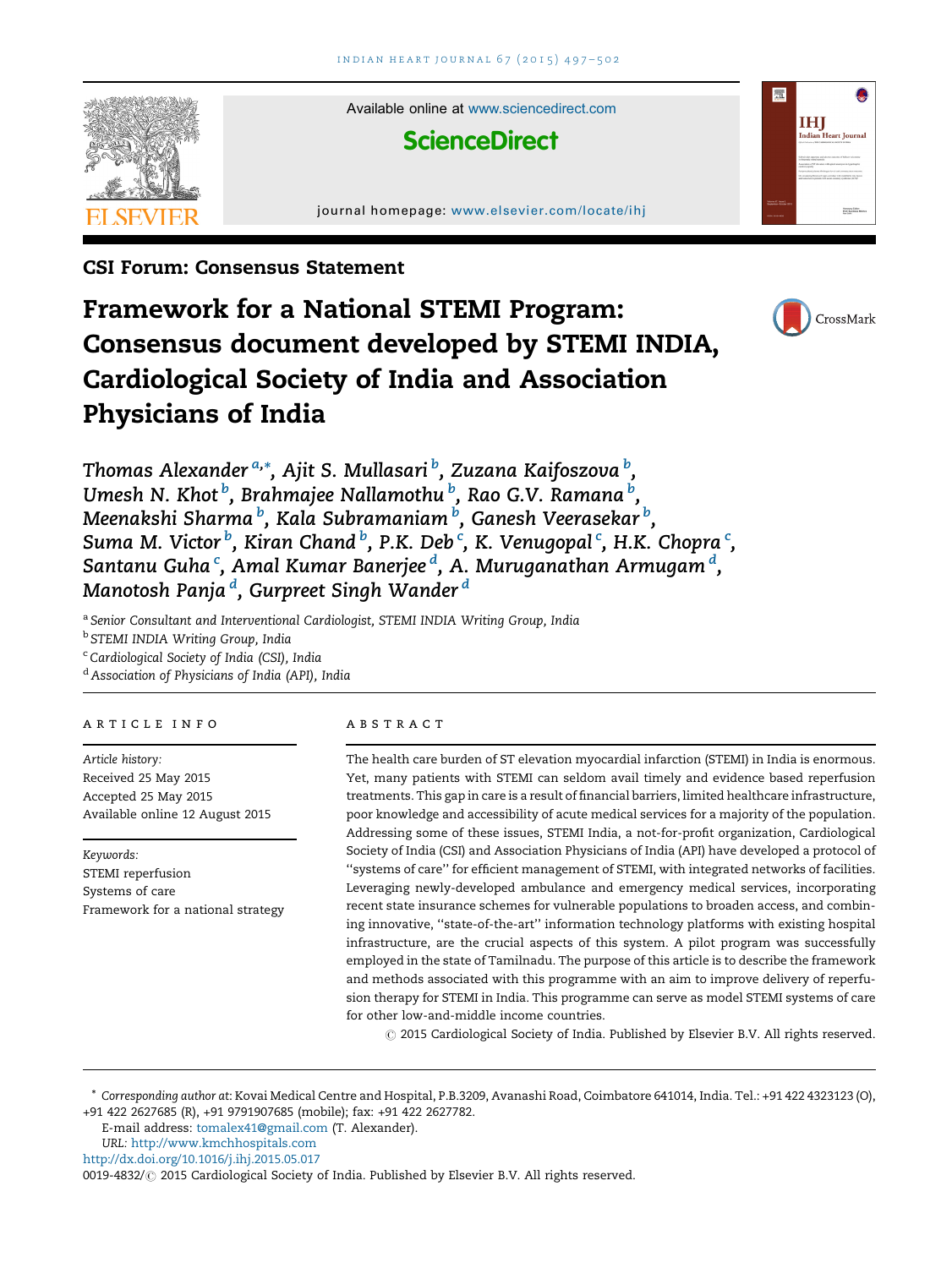# 1. Introduction

India has the highest burden of Acute Coronary Syndrome (ACS) patients in the world. $1$  Patients in India who suffer from ACS are younger (56.3 years) and have a higher proportion (>60.6%) of ST-elevation myocardial infarction (STEMI) than patients in developed countries. $1$  It is estimated that more than 3 million STEMI occurs every year in India. $1$  Since most of these patients are poor, less likely to get evidence-based treatments, and have greater 30-day mortality, reducing delays in access to hospital care and ensuring provision of affordable treatments could reduce morbidity and mortality.

This article attempts to lay down a framework for a National STEMI Program in India. Although this framework is national in its perspective, implementation will be made by individual states in conjunction with local communities. Attempts to run this in units smaller than a state (e.g., a few hospitals in a town) are fraught with the danger of this program not being inclusive and a substantial number of STEMI patients within the same geography being unable to benefit from this program.

While each state may make certain modifications based on their local needs, infrastructure and medical personnel availability, the basic framework, based on the experience of the Tamilnadu Pilot STEMI program, would be the ideal way forward.

#### 2. Outline

- 1. Why is there a need for a STEMI System of Care in India?
- 2. Structure of the STEMI System of care
- 3. Partners
- 4. Infrastructure requirement
- 5. Management structure
- 6. Audit and quality improvement
- 7. Timelines for implementation

# 3. Why is there a need for a STEMI system of care in India?

Despite all its recent and substantial economic advances, many people in India remain poor. Over 450 million Indians currently live at or below the poverty line, earning less than US  $$1.25$  $$1.25$  $$1.25$  a day.<sup>2</sup> Developing countries such as India, therefore, have many urgent public health needs to address, such as nutrition, sanitation and housing, as well as childhood vaccination and other preventive services. On the surface, these challenges make acute reperfusion therapy in STEMI patients appear less of a priority, a concern more relevant for affluent countries and healthcare systems. However, coronary artery disease (CAD) is a major contributor of death and disability in India, and its overall prevalence has risen dramatically over the past two decades. $3$  Approximately 3-4% of Indians in rural areas and 8–10% in urban areas have CAD.[3](#page-5-0) Moreover, Indians are more likely to develop CAD at younger ages during an individual's working years, and as a result, there is an extremely high loss of potentially productive years of life in India. Among working-age adults (35–64 years old), nearly 18 million productive years of life are expected to be lost from CAD by 2030, a number more than nine times higher than expected in the USA.<sup>[4](#page-5-0)</sup> This pattern of disease has substantial implications for India's growing workforce and economy. Another reason for concern is the growth of CAD among poor and middle-class Indians, when once it was considered a disease of the wealthy.<sup>[5](#page-5-0)</sup> Reasons for this include the potential relationship between fetal or childhood under nutrition and the subsequent development of cardiovascular risk factors; a disproportionate use of tobacco products among the poor; and less access to preventive services and medical care when compared with wealthier patients. $6-8$  $6-8$  Not surprisingly, recent studies suggest that poor patients with CAD in India appear to be at greater risk of acute presentations of CAD and have worse outcomes following such events. The most complete data about contemporary trends in STEMI patients come from CREATE, a large clinical registry of acute coronary syndrome patients from 89 large hospitals in 10 regions and cities across India. $9$  Among the more than 20 000 patients enrolled in CREATE, over 60% had STEMI, a proportion that is substantially higher than in North American and European registries. STEMI patients also were younger and had a lower socioeconomic status when compared with non- STEMI patients. The median time from the onset of symptoms to hospital arrival was 300 min in STEMI patients, again more than double the delay reported in developed countries. Finally, approximately 60% received fibrinolytic therapy and only 8% underwent percutaneous coronary intervention (PCI) during their hospitalisation, suggesting substantial room for im-provement in the use of acute reperfusion therapy.<sup>[10](#page-5-0)</sup>

All this clearly indicates the urgent need to develop a system for STEMI care in India.

#### 4. Structure of the STEMI system of care

There are three ways of reperfusion in STEMI. The earliest studies examined thrombolytics, initially with streptokinase and subsequently with tissue plasminogen activator (TPA) and its analogues. A meta-analysis of thrombolytics showed that this was a good way of reperfusion with improved outcomes across subsets except in the elderly and those delayed beyond 12 h of symptom onset. $11,12$  Subsequently multiple studies have shown the superiority of primary PCI – both in terms of efficacy and mortality. USA and Europe have used this as the basis for developing a STEMI system of care. Although these systems are effective, they are resource intensive and this approach pre-supposes the availability of a fairly evenly distributed cath lab density coupled with a good emergency medical services (EMS) system and physical infrastructure for transportation. Data from National Interventional Council as depicted in [Table 1](#page-2-0), shows that there is a steady increase in the number of primary PCI done in India though the percentage remains the same ([Table 1](#page-2-0)). $^{13}$  $^{13}$  $^{13}$  However, still only a small minority of STEMI patients receive this modality of reperfusion.[9](#page-5-0)

Multiple studies have subsequently shown that a strategy of routine and systematic catheterization, with PCI if indicated, within 24 h of thrombolysis reduces the rate of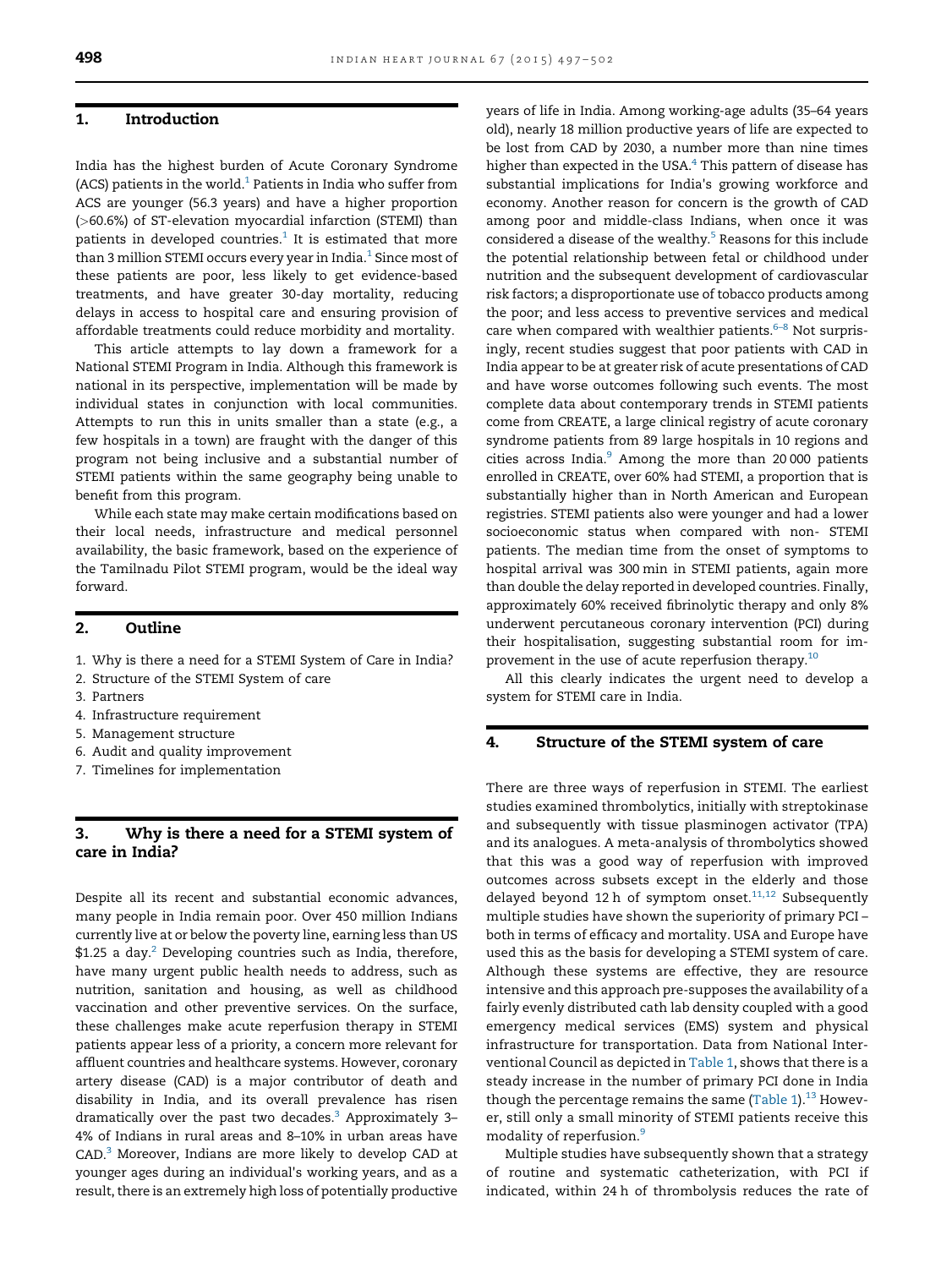<span id="page-2-0"></span>

| Table 1 - Interventions in Acute MI-Coronary Intervention<br>data for the year $2012.^{13}$ |       |        |        |        |  |  |  |  |  |  |  |  |
|---------------------------------------------------------------------------------------------|-------|--------|--------|--------|--|--|--|--|--|--|--|--|
|                                                                                             | 2009  | 2010   | 2011   | 2012   |  |  |  |  |  |  |  |  |
| Total no. of primary PCI                                                                    | 5584  | 14271  | 20541  | 21343  |  |  |  |  |  |  |  |  |
| % of Total interventions                                                                    | 9.79% | 12.15% | 13.48% | 12.04% |  |  |  |  |  |  |  |  |

re-infarction and is superior to the widely prevalent approach of thrombolysis followed by cath only for demonstrable ischemia – a strategy now called the Pharmaco-invasive strategy.<sup>[14](#page-5-0)</sup> The recent STREAM data<sup>[15](#page-5-0)</sup> and the Indian data from the STEP PAMI study<sup>[16](#page-5-0)</sup> showed that the pharmacoinvasive strategy compared well with primary PCI in reducing overall morbidity and mortality.

Based on this evidence, STEMI India has developed a strategy of combining primary PCI and the Pharmaco-invasive strategy of reperfusion to produce a coherent framework for developing a STEMI system of care suitable for India. $17,18$  The recommended timelines for the management of STEMI are given in Fig. 1.

- 1. Primary PCI is advocated for patients located close to catheterization laboratories – mostly patients in urban areas with short transportation times to hospitals with 24/7 primary PCI capabilities.
- 2. Patients in rural areas, with long transportation times to PCI capable hospitals, will utilise the Pharmaco-invasive strategy-of thrombolysis followed by catheterization and PCI if indicated, within 3–24 h of thrombolysis.

The pilot Kovai Erode Study<sup>[10](#page-5-0)</sup> and the subsequent Pilot Tamilnadu STEMI program $19$  have shown the feasibility of combining the two strategies of primary PCI and the pharmaco-invasive strategy.

The architecture of this system is based on a 'hub' and 'spoke' model as depicted in Fig. 2, with each unit being called a STEMI cluster. Each cluster is made up of two types of hub hospitals, Class 'A' and Class 'B' hospitals and two types of spoke hospitals, Class 'C' and Class 'D' hospitals.

Class A hospital is a hub hospital with 24 h primary PCI capability. The aim is to perform primary PCI at Class A hospitals with a door to balloon time of less than 90 min. Patients transferred from a linked spoke hospital would also have their catheterization and PCI done here between 3 and 24 h of thrombolysis.

Class B hospital is also a hub hospital, however, the catheterization laboratory does not function 24/7. Patients would have primary PCI during regular working hours but may



Fig. 1 – Recommended timelines for management of STEMI. FMC – First Medical Center, PHC-Primary HJealth Center.



Fig. 2 – Architecture of an ST-elevation myocardial infarction cluster.

be thrombolysed during other times and then take the pharmacoinvasive approach with catheterization performed the next day. Spoke hospitals linked to the Class B hospital will thrombolyse patients and the transfer them here for further management.

Class C hospital is a spoke hospital located within 30 min transportation time of the hub hospital. Patients self-presenting to these hospitals will have ECG's done, STEMI confirmed and then transferred to the hub hospital for primary PCI.

Class D Hospital is a hospital located beyond 30 min transportation time of a hub hospital where a patient with STEMI is thrombolysed, stabilised and then transported to the hub hospital within 3–24 h for catheterization and PCI, if indicated.

Standardized protocols describing the expected care delivery for a STEMI patient have been designed. These are available from STEMI India. Different protocols have been implemented depending on the setting of care – i.e. emergency medical services, rural spoke hospitals, and PCI-capable hub hospitals.

However, the care at each of these locations is largely standardized to meet best practices. Protocols will be simple and straightforward to eliminate complexity which can lead to confusion during emergency care situations. Local adoptions of these standardized protocols will require education of healthcare providers. Protocols should be translated into local languages to increase their usefulness to patients and local healthcare providers but the core essence of the processes recommended should be maintained.

# 5. Partners

For the National STEMI program to be successful there has to be a clear partnership between the various key stakeholders.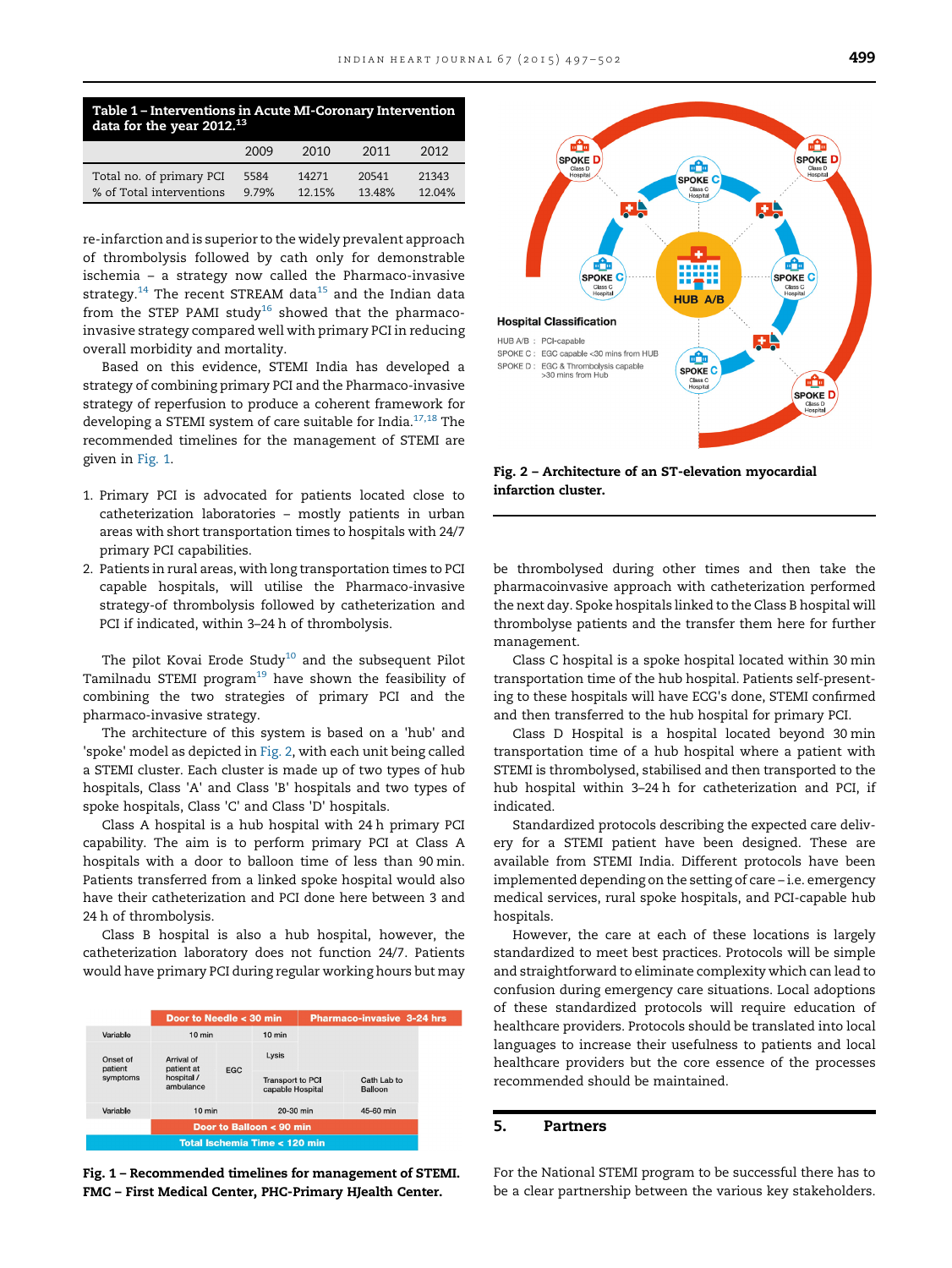- 1. The state government: Any STEMI program will require the support and involvement of the government. Social insurance to cover the below poverty line population, ambulance services and participation of the government hospitals in a STEMI program is crucial to its success as all these are controlled and facilitated by the state government. Furthermore, funding for the program will come from the health budget of each state government. The other important areas that the State Government, in consultation with the other stakeholders such as STEMI India, CSI and API, would be involved in would be as follows:
	- a. Legislation to accredit STEMI hospitals and prescribe minimum training, infrastructure and manpower requirements to handle STEMI patients
	- b. Legislation for EMS to bypass non STEMI hospitals and transport patients to STEMI accredited hospitals for management
	- c. Regulate new STEMI hospitals so that there is an even distribution of STEMI hospitals across a geographical area. This could be similar to the 'certificate of need' legislation in the USA. This would encourage new centres in inadequately served areas and discourage allocation of resources in other areas.
- 2. State wide ambulance network. The GVK EMRI ambulance service now exists in 15 states and union territories. It has a state wide presence and is an efficient and tested service. It is critical that an ambulance system similar to GVK EMRI be available for inter-hospital transfer.
- 3. Cardiological Society of India (CSI): All the hub hospitals with catheterization laboratories and a significant number of thrombolytic spokes would have members of the CSI as the heads of the cardiology or medical departments. Each state has a state branch of the CSI and their involvement in the planning, development and running of the state program will be crucial for its success.
- 4. Association Physicians of India (API): A significant proportion of the thrombolytic spoke hospitals are managed by physicians and not by cardiologists. Involvement of the state branch of the API is also therefore very essential.
- 5. STEMI India will lead the national program by setting the national strategy and facilitating its implementation in different states. The Tamilnadu Pilot STEMI project tools, e.g., the protocols and manuals have already been developed and tested; technical knowhow and training programs are also available and can be used. However these may be modified, when required based on local needs, in consultation with the local state partners.
- 6. Public: Engagement with the public to educate patients about symptoms of concern with STEMI and the availability of these services will need to be considered by states that begin to roll out these programs.

# 6. Infrastructure requirements

For the program to be successful, certain basic infrastructure has to be in place across the state. Each state desirous of starting a STEMI program is required to be well equipped before employing a state-wide program.

- 1. Facility and manpower mapping: This is a basic prerequisite to estimate the number centres capable of PCI or thrombolysis. It is also important to have data on the availability of number of cardiologists/physicians, 24/7 catheterization laboratory, and number of intensive care beds in each centre.
- 2. Geographic mapping: This is necessary to decide on the size of each STEMI cluster and plan out the linkages. The number of spokes assigned to a hub would depend on the population covered, facilities for primary PCI and number of cardiologist available at that hub. Smaller hubs would have less spokes attached to them and would be smaller STEMI clusters. While it is desirable to have a minimum number of primary PCI in a hospital to qualify as a hub hospital, these criteria may need to be relaxed in poorly served areas. An appropriate decision should be made by the governing body in each state based on local need and resources.
- 3. STEMI incidence and management data: This is important information that is required prior to implementing a STEMI program. A 3–4 month pre-implementation data collection from the hub and spoke hospitals would help to understand the current case load and treatment practices. This would help in planning the program as well as estimating the resource and manpower allocation requirements for a program.
- 4. Availability of state-wide health insurance to take care of the vulnerable sections of the population. This insurance should take care of thrombolysis, Pharmaco-invasive management and primary PCI. The 'Tamilnadu comprehensive health insurance scheme' can be used as a model to cover these basic and necessary services.
- 5. State wide ambulance service. The GVK EMRI Ambulance system is now available in 15 states of the country. The ambulance services function as an independent entity in each state and this is the model that, we believe, should be replicated.
- 6. Project management team: Each state should develop a project management team responsible for administering the state's program on a day-to-day basis. Membership on the project management team should be multidisciplinary and will involve physicians, nurses, emergency personnel, information technology, and others as appropriate for each state. The project management team is responsible for program administration, STEMI protocol implementation, identification of local operational challenges, data collection, and reporting of performance as well as outcomes. The project management team also helps adoption of the program with a particular focus on bringing it to local population. This may involve local outreach into both urban and rural areas and also communication of the STEMI protocols and program in local languages. The project management team serves as the first contact for healthcare providers.

# 7. Management structure

The state wide STEMI program should be run by a governing body consisting of.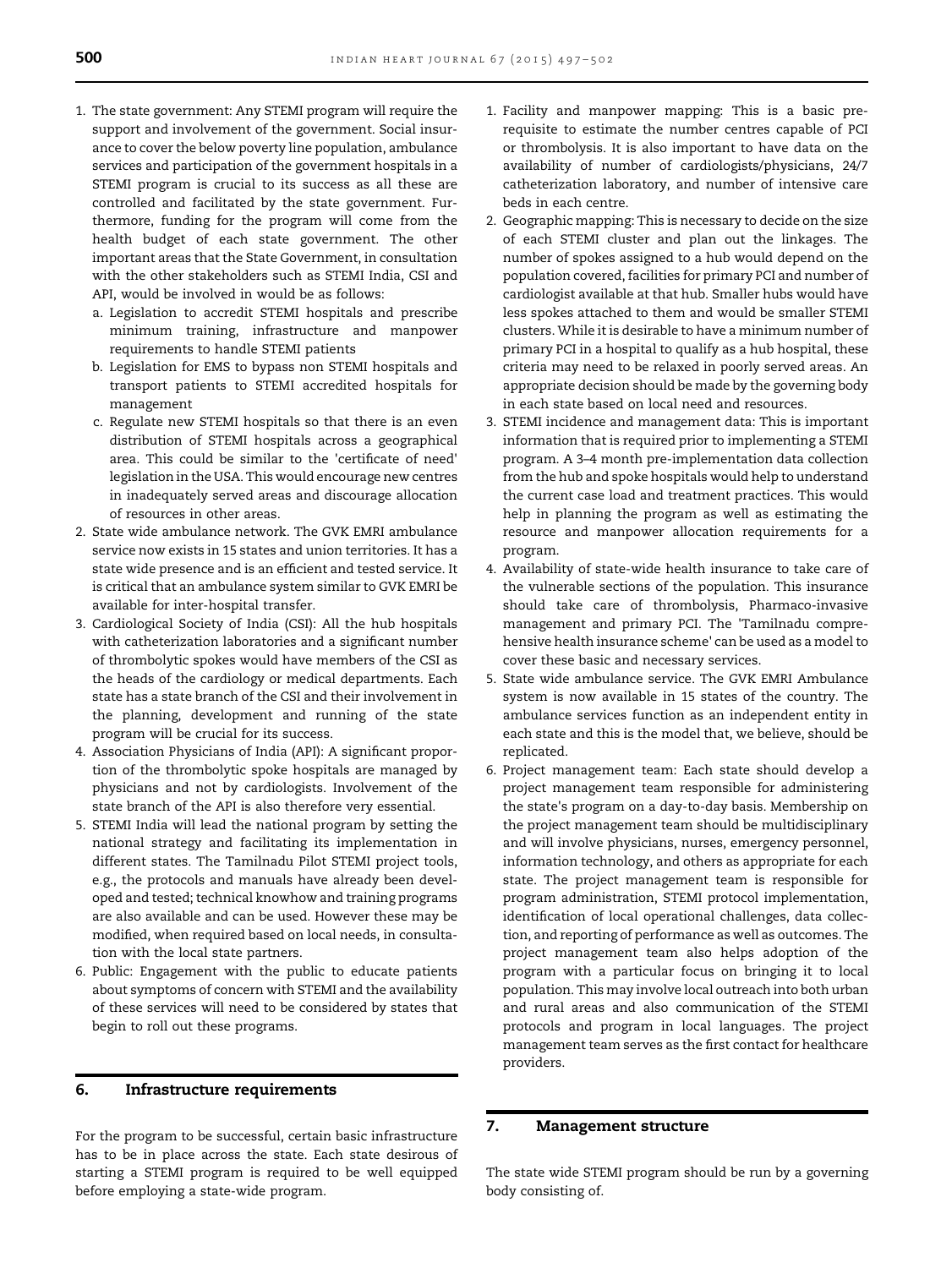- 1. State government
- 2. Chief Operating Officer (COO) of the state ambulance services
- 3. Representative of the state CSI
- 4. Representative of the state API
- 5. Insurance agency running the state insurance scheme and
- 6. STEMI India
- 7. Public representative

The governing body delegates the operations of the project to the project management team.

Members of the project management team include the following:

- Project director
- Physicians
- Nurses
- STEMI coordinator
- Emergency personnel
- Information technology
- Biomedical engineer
- Data analyst/statisticians

#### 8. Audit and quality improvement

All centers participating in the STEMI program need to be committed to adequate data collection and reporting. Data collection should ideally be in real-time (i.e. at the time of patient care) and electronic with rapid transmission to centralized databases. Timely reporting of aggregate data should be submitted for review, both at the system level and also locally at each site of care. All centers should commit to accuracy of data collection to reflect the true nature of the patient care delivered. Results of data are best used to drive quality improvements in performance and punitive actions should be avoided.

A quality improvement (QI) committee may be formed for each region which would oversee the quality improvement activities such as conduct of periodic review meetings at predefined intervals to assess the effectiveness of the program as an ongoing process. The datasets that would be utilized for the assessment of quality improvement are also to be predefined and fulfill the goals to be achieved through this program. The overall care, outcomes and any scope for improvement could be assessed and discussed. Any issues identified are to be addressed with suggested corrective action plans and recommendations.

#### 9. Timelines for implementation

Implementation should occur in a systematic, step-wise fashion with specific attention to the required steps. Clinical deployment can occur in a staggered manner with 3–4 clusters initially and gradually more clusters can be added on to cover the whole state. The suggested timelines for implementation of a National STEMI framework are given in Table 2.

#### 10. Conclusion

STEMI management in India evidently require organized systems of care to improve key processes. This ''systems of care'' for STEMI management will create new opportunities to deliver adequate reperfusion therapies in India by addressing various clinical, logistical and societal factors. As in other countries, effective management of STEMI at the community level in India will require executing proven treatment protocols along with efficient and rapid inter hospital transfer within coordinated hospital networks. Encouraged by the success of these protocols implemented in the state of Tamilnadu, we propose extension of this program to include the rest of the country. This approach is particularly worthwhile as it leverages unique public and private partnerships, technological innovation in monitoring devices, an expanding ambulance system, and novel strategies for reperfusion therapy and early invasive risk stratification. If successful, this type of network may be extended to other low and middle-income countries.

|      |                                                                           |          |                 | Duration in months |                |                |   |            |   |  |  |                                                                              |  |  |  |  |  |  |  |
|------|---------------------------------------------------------------------------|----------|-----------------|--------------------|----------------|----------------|---|------------|---|--|--|------------------------------------------------------------------------------|--|--|--|--|--|--|--|
| Step | <b>Activity</b>                                                           | $\Omega$ | $1\vert 2\vert$ | 3 <sup>1</sup>     | $\overline{4}$ | 5 <sub>1</sub> | 6 | $\cdot$ 7. | 8 |  |  | 9   10   11   12   13   14   15   16   17   18   19   20   21   22   23   24 |  |  |  |  |  |  |  |
|      | Geographical mapping of the whole state                                   |          |                 |                    |                |                |   |            |   |  |  |                                                                              |  |  |  |  |  |  |  |
|      | Cluster mapping of the whole state                                        |          |                 |                    |                |                |   |            |   |  |  |                                                                              |  |  |  |  |  |  |  |
| 3    | Agreements with State Govt., Insurance, Ambulance services for C1, C2, C3 |          |                 |                    |                |                |   |            |   |  |  |                                                                              |  |  |  |  |  |  |  |
| 4    | Initial Training - C1, C2, C3                                             |          |                 |                    |                |                |   |            |   |  |  |                                                                              |  |  |  |  |  |  |  |
| 5    | STEMI Kit installation, verification of connectivity - C1, C2, C3         |          |                 |                    |                |                |   |            |   |  |  |                                                                              |  |  |  |  |  |  |  |
| 6    | Base-case study - C1, C2, C3 - data collection and verification           |          |                 |                    |                |                |   |            |   |  |  |                                                                              |  |  |  |  |  |  |  |
|      | Pre-implementation Training - C1, C2, C3                                  |          |                 |                    |                |                |   |            |   |  |  |                                                                              |  |  |  |  |  |  |  |
| 8    | Implementation phase - project online - C1, C2, C3                        |          |                 |                    |                |                |   |            |   |  |  |                                                                              |  |  |  |  |  |  |  |
| 9    | Steps 3 through 7 for C4, C5, C6                                          |          |                 |                    |                |                |   |            |   |  |  |                                                                              |  |  |  |  |  |  |  |
| 10   | Implementation phase - project online - C4, C5, C6                        |          |                 |                    |                |                |   |            |   |  |  |                                                                              |  |  |  |  |  |  |  |
| 11   | Steps 3 through 7 for C7, C8, C9                                          |          |                 |                    |                |                |   |            |   |  |  |                                                                              |  |  |  |  |  |  |  |
| 12   | Implementation phase - project online - C7, C8, C9                        |          |                 |                    |                |                |   |            |   |  |  |                                                                              |  |  |  |  |  |  |  |
|      | Following sets of 3 clusters follow the same pattern                      |          |                 |                    |                |                |   |            |   |  |  |                                                                              |  |  |  |  |  |  |  |